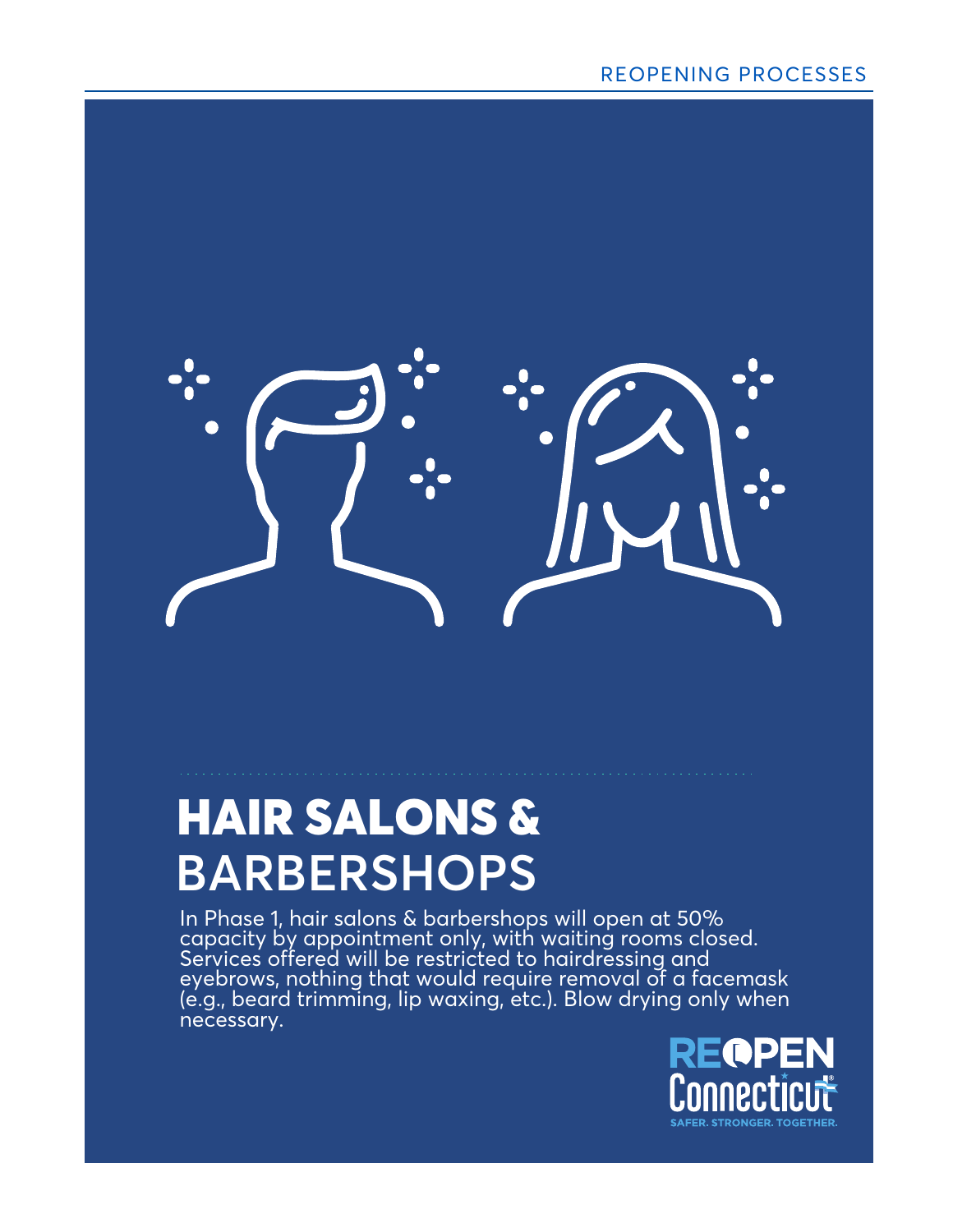#### **OVERVIEW**

As Connecticut's hair salons and barbershops reopen, the most important consideration will be the health and safety of employees and patrons. Hair salons & barbershops are high-contact environments that necessitate interaction in violation of social distancing rules; however, adherence to the rules developed by the State of Connecticut can mitigate the risk this contact poses. Businesses should exercise caution throughout the phases of reopening, ensuring strict adherence to the protocols listed here. Those businesses that are not able to meet these by May 20, shall delay opening until they are able.

While these rules provide a way for hair salons and barbershops to reopen as safely as possible, risks to customers and employees cannot be fully mitigated. Customers who choose to visit hair salons and barbershops during this time should be aware of potential risks. Individuals over the age of [65] or with other health conditions should not visit hair salons & barbershops, but instead continue to stay home and stay safe.

Businesses shall take these rules as the minimum baseline of precautions needed to protect public health in Connecticut. Individual businesses should take additional measures as recommended by industry guidelines or by common sense applied to their particular situation. We urge customers to stay vigilant and pay attention as to whether establishments they frequent are faithfully implementing these rules.

#### **STATE GUIDANCE FOR HAIR SALONS & BARBERSHOPS**

These rules are intended to help hair salons and barbershops safely get back to work. The information here can be supplemented with guidance from professional organizations and by other industry groups, some of which are listed below. These rules may be updated.

#### **FURTHER RESOURCES**

#### **Professional Beauty Association**

https://www.probeauty.org/docs/default-source/co ronavirus-documents/pba-back-to-work-guidelines .pdf?sfvrsn=4afa9a9b\_12

#### **Associated Hair Professionals**

https://www.associatedhairprofessionals.com/back -to-practice

#### **American Barber Association** https://americanbarber.org/wp-content/uploads/2020/04 /The-American-Barber-Association-and-coronavirus.pdf

#### **Occupational Safety and Health Administration** https://www.osha.gov/Publications/OSHA3990.pdf

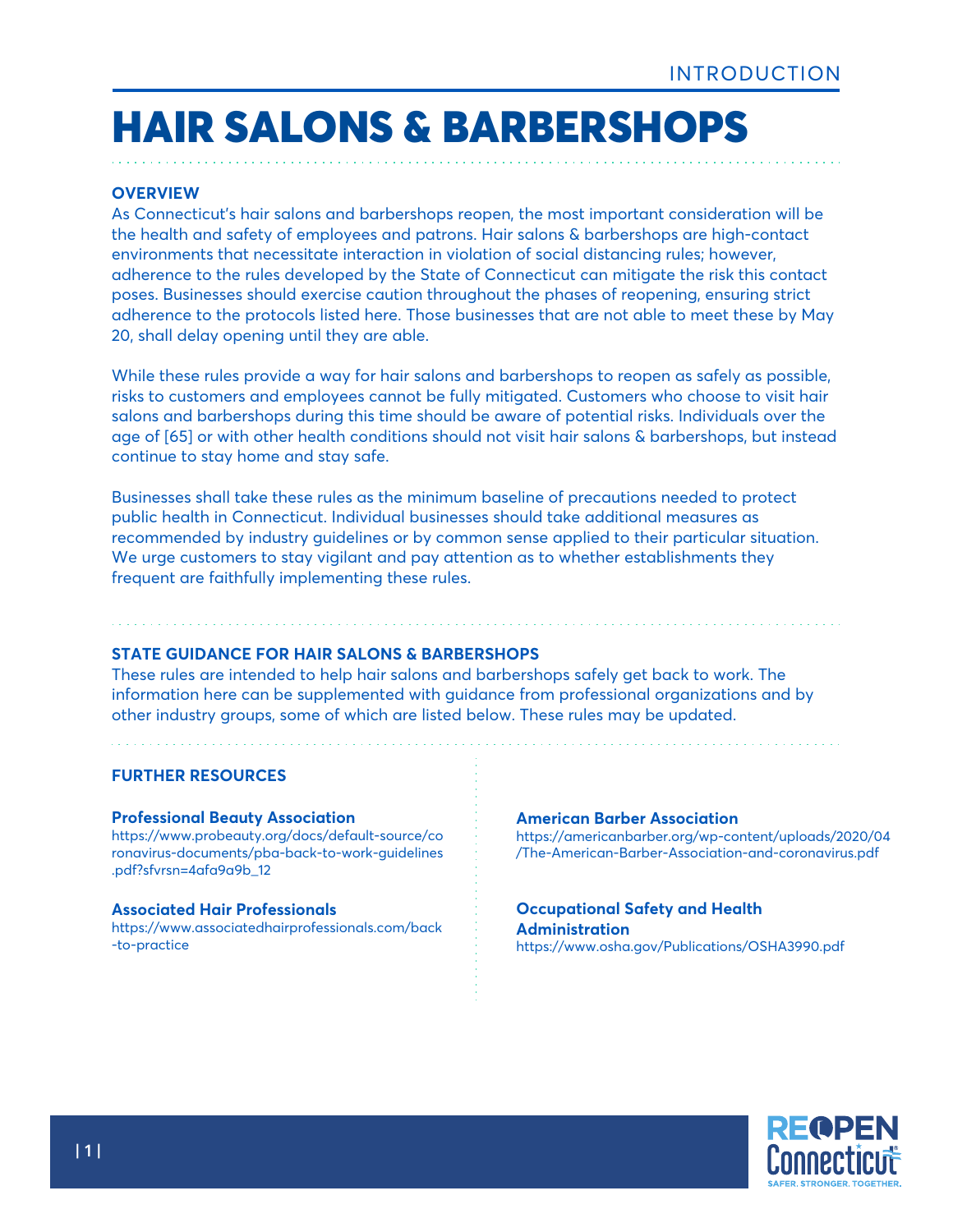

#### **PLAN FOR REOPENING**

Share these rules with your employees and inform them of any additional specific measures being taken in response to COVID-19.



#### **PROGRAM ADMINISTRATOR**

Appoint a program administrator who is accountable for implementing these rules.

#### **TRAINING**

The employer shall institute a training program and ensure employee participation in the program. There shall also be weekly refreshers on policies. The training shall be provided at no cost to the employee and during working hours. The training materials shall be presented in the language and at the literacy level of the employees. Training shall include:

- The rules outlined in this document.
- Protocols on how to clean and use cleaning products (incl. disinfectants) safely. Additional guidance can be found here:

 $\begin{array}{c}\n\overline{0} \\
\overline{1} \\
\overline{1} \\
\overline{1}\n\end{array}$ 

 https://osha.washington.edu/sites/default/files/documents/FactSheet\_Cleaning\_Final\_UWDEOHS\_0.pdf **Note:** Ensuring subcontractors are trained is also the responsibility of the employers.



#### **CLEANING PLAN**

Develop cleaning plans and checklists that incorporate these guidelines. Ensure it is clear which employees are responsible for implementing the plans.

### **PERSONAL PROTECTION**

Estimate required personal protection for employees and begin procuring.

#### **THOROUGH CLEANING**



 • Bathrooms, shampoo bowls, chairs and headrests, shears, combs, brushes, tweezers, razors, styling tools, rolling carts

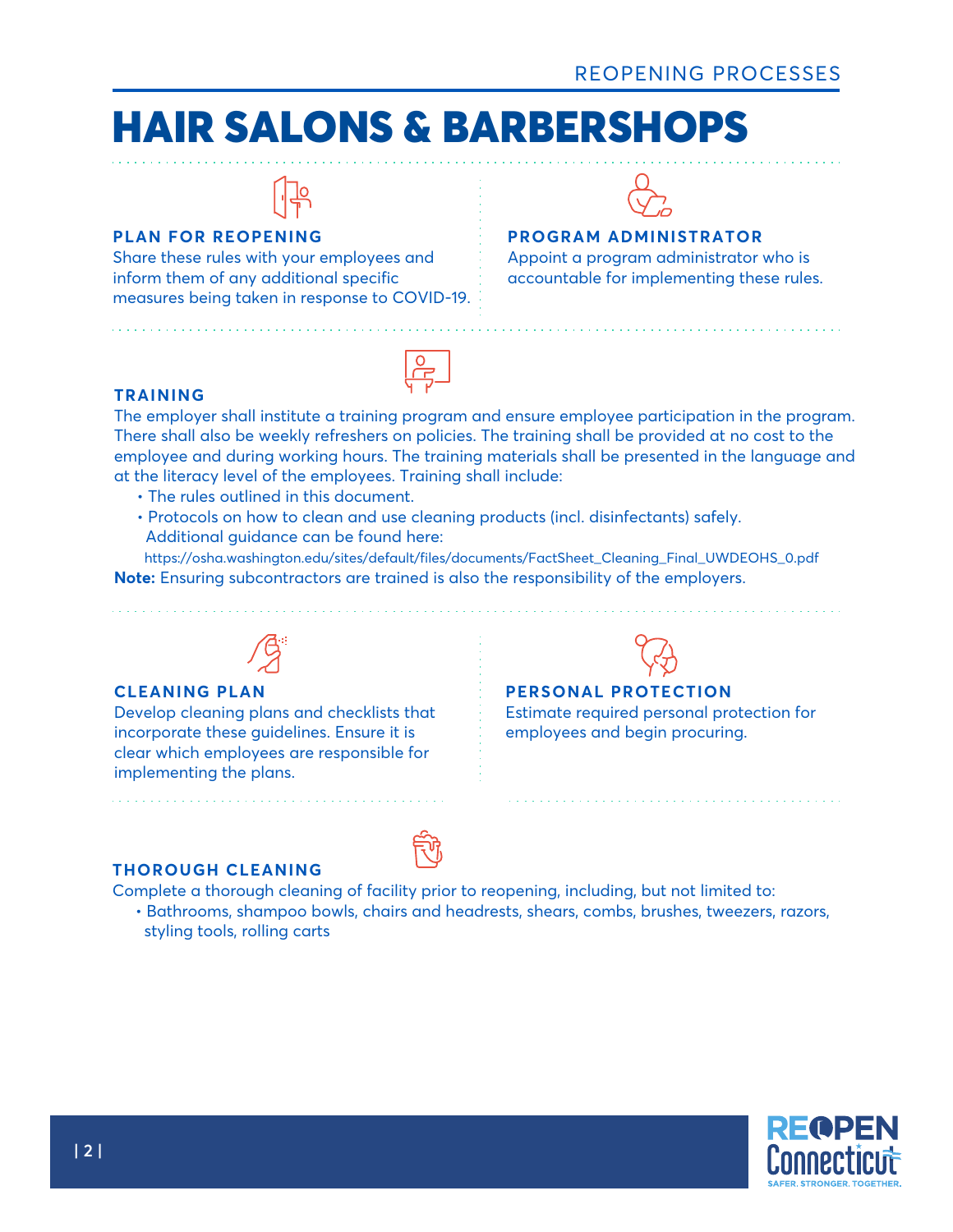

#### **SHIFTS**

Stagger shift start/stop times, break times, and lunchtimes to minimize contact across employees.



#### **LOG EMPLOYEES**

Maintain a log of employees on premise over time, to support contact tracing.



**CERTIFICATION** Complete the self-certification on the DECD website to receive a Reopen CT badge. Once complete, businesses can choose to post the badge on-site and on social media to advertise adherence to CT rules and build customer confidence.



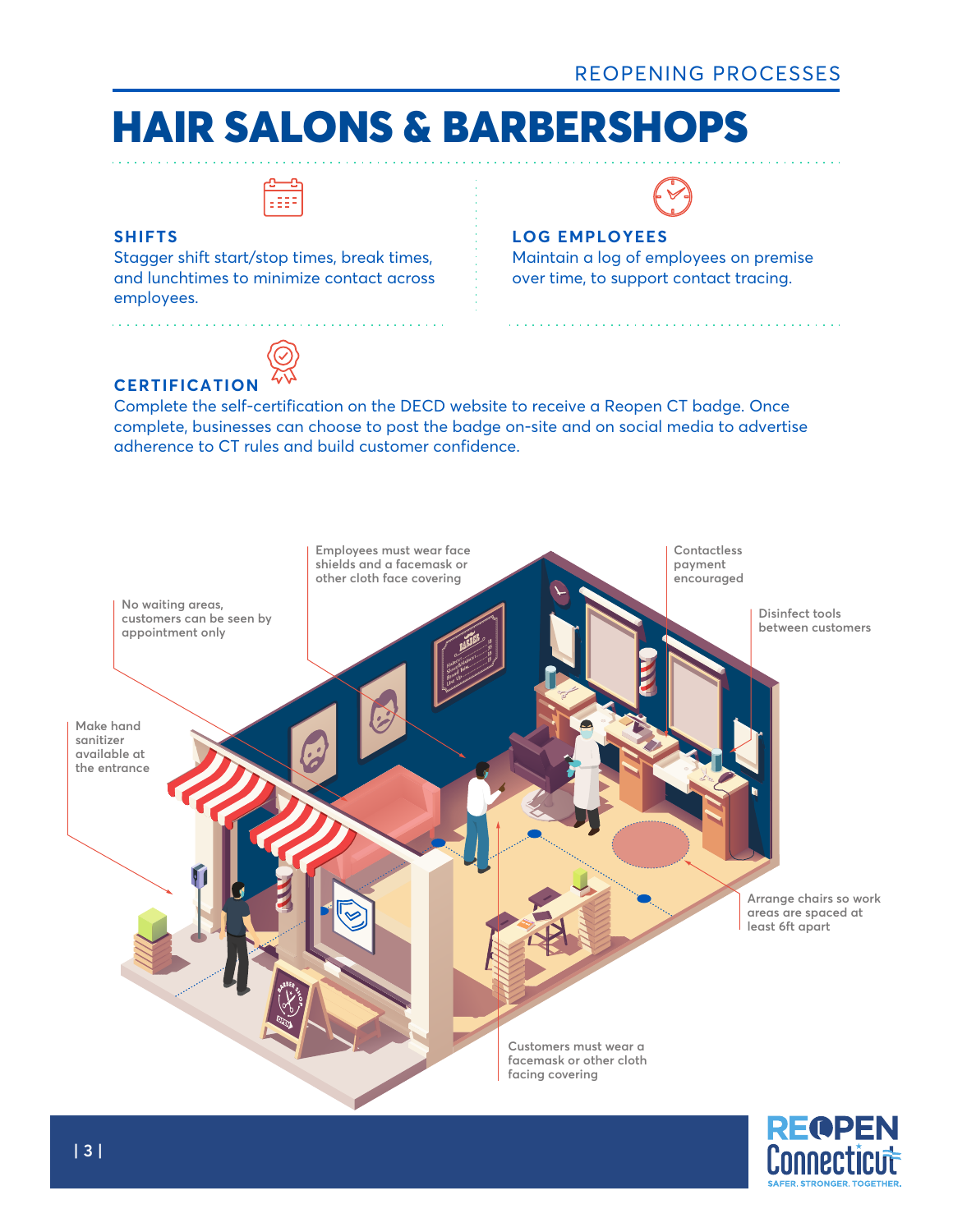#### **SIGNAGE**

Post clear signage that reinforces new policies (include signage in multiple languages where employees and/or clientele are not native English speakers), including:

 $\bigotimes$ 

- Visits by appointment only
- Social distancing, cleaning, and disinfection protocols
- Personal protection protocols (face masks, gloves) for customers and employees
- Employees shall stay home if sick/experiencing symptoms
- Customers shall not enter if they are experiencing symptoms

### $\langle \ \ \langle \ \ \ \rangle$

#### **VENTILATION**

Increase ventilation rates and increase the percentage outside air that circulates into the system where possible. In workplaces without a central air handling system, make every effort to bring in outside air by opening doors and windows.



#### **DISCRETE WORK ZONES**

Where possible, segment the workspace into discrete zones, prevent movement between zones and close spaces where employees congregate, (e.g., hair stylists work at same station during workday to minimize overlap).



#### **SOCIAL DISTANCING MARKERS**

Install visual social distancing markers to encourage customers to remain 6ft apart (e.g., at reception desk).



#### **WORKSTATION SETUP**

- Rearrange space to maintain 6+ feet of distance between customers and limit movement of employees within facility
- Stagger workstations and shampoo bowls
- Install physical barriers where possible
- Ask customers to wait in cars till appointment time; Close waiting rooms
- Blow drying only when necessary



#### **SHARED EQUIPMENT**

Ensure employees do not share equipment to the extent possible. If shared, clean after each use.

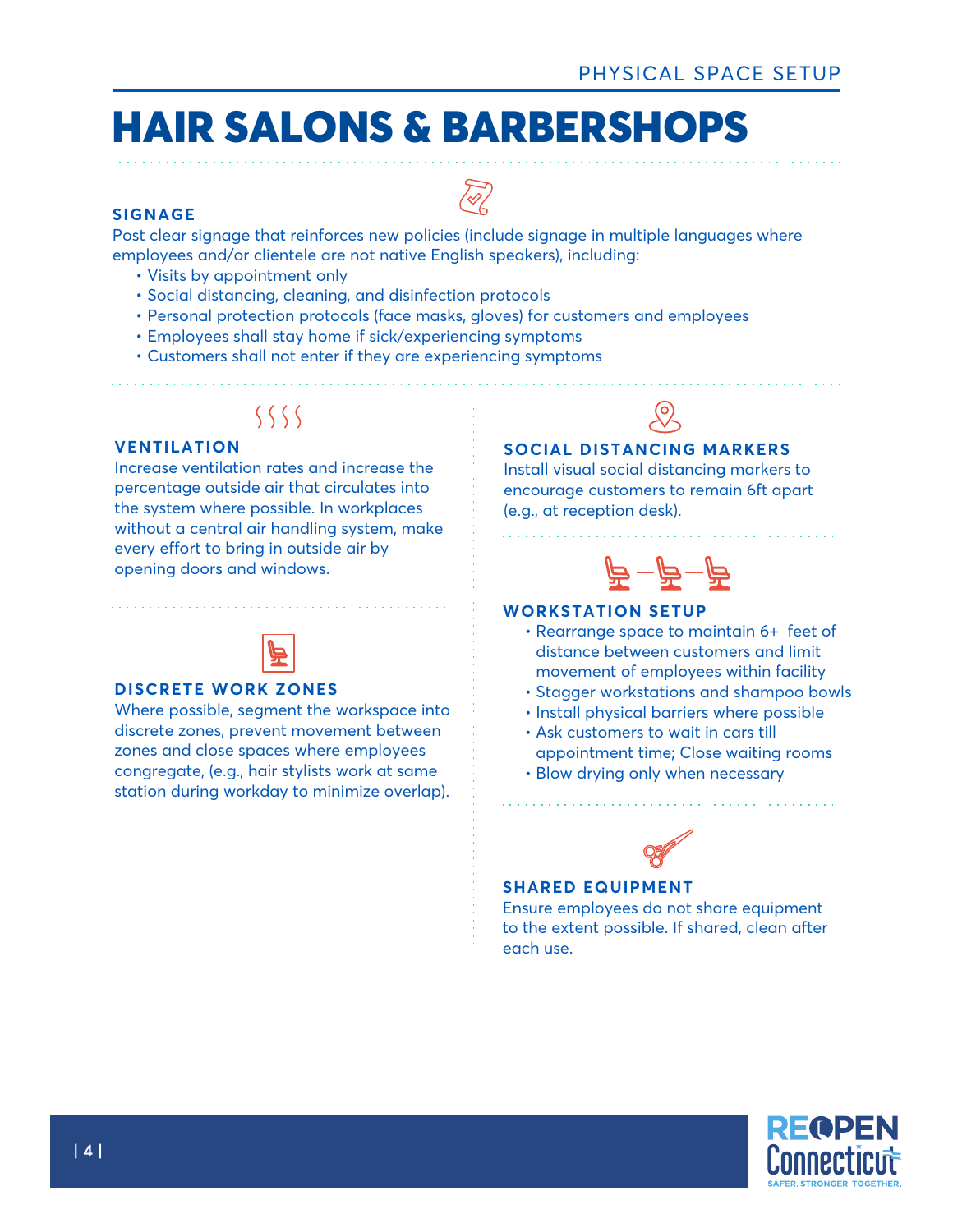

#### **NON-ESSENTIAL AMENITIES**

Close or remove amenities non-essential to businesses' main function, including:

- Magazines, pamphlets, other waiting room materials
- Customer-facing water and coffee machines
- Coat rooms have customers bring their personal belongings to the workstation where they will be serviced.



#### **HOTLINE FOR VIOLATIONS**

Post clear signage that includes the state hotline (211) for employees and customers to report potential violations of these rules.



### **TOUCHLESS APPLIANCES**

Install touchless appliances wherever possible, including:

- Contactless payments
- Paper towel dispensers
- Soap dispensers
- Trash cans (ensure bins have lids)

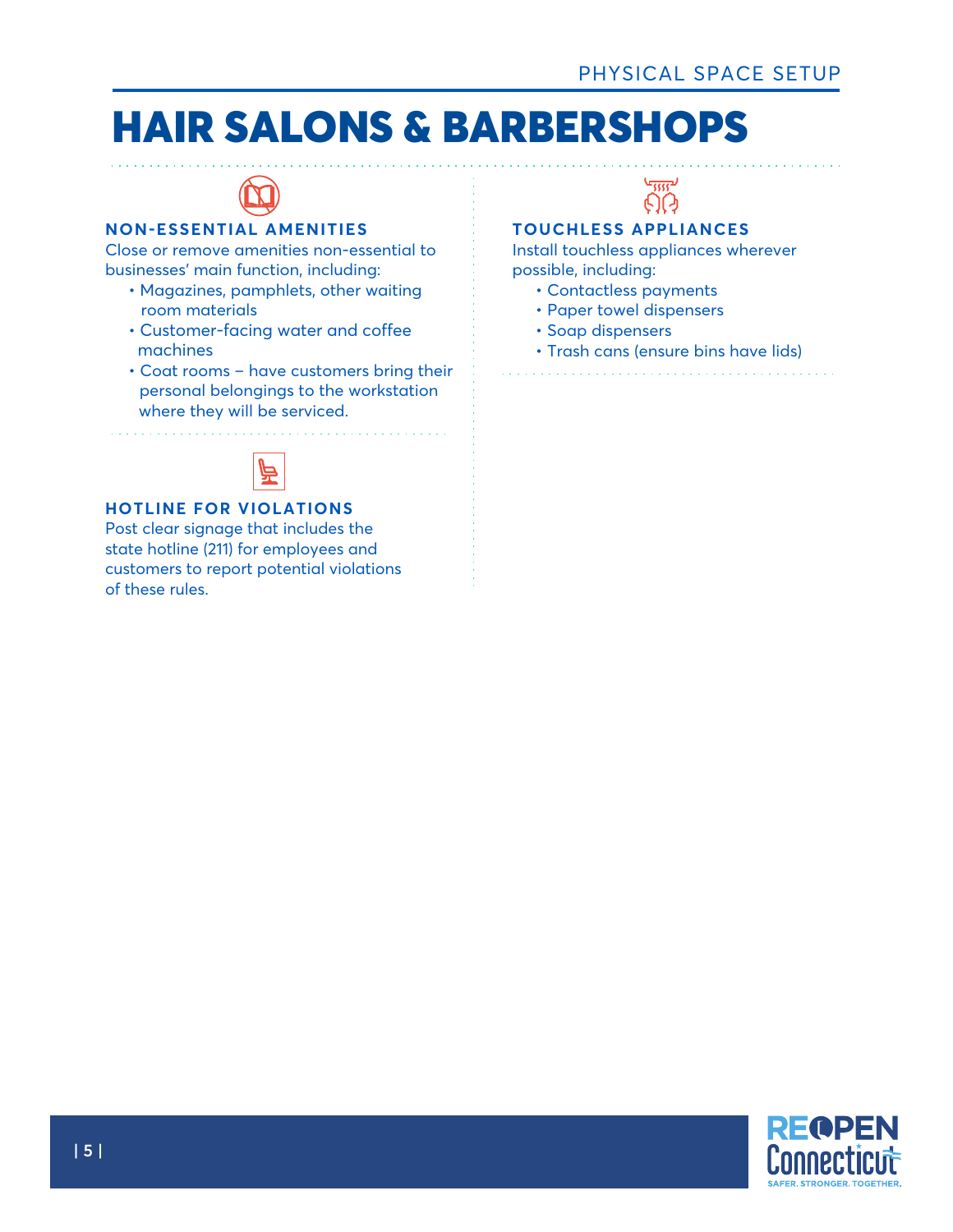#### **PERSONAL PROTECTION FOR EMPLOYEES**

- All employees are required to wear face shields and a facemask or other cloth face covering that completely covers the nose and mouth, unless doing so would be contrary to his or her health or safety due to medical conditions.
- Gloves optional; if used must be changed between customers.
- Gloves and eye protection are required when using cleaning chemicals.

#### **EMPLOYERS ARE RESPONSIBLE FOR PROVIDING PERSONAL PROTECTION TO THEIR EMPLOYEES**

•If businesses do not have adequate personal protection, they cannot open.

#### **PERSONAL PROTECTION FOR CUSTOMERS**

 • Customers are required to bring and wear masks or cloth face covering that completely covers the nose and mouth unless doing so would be contrary to his or her health or safety due to a medical condition.

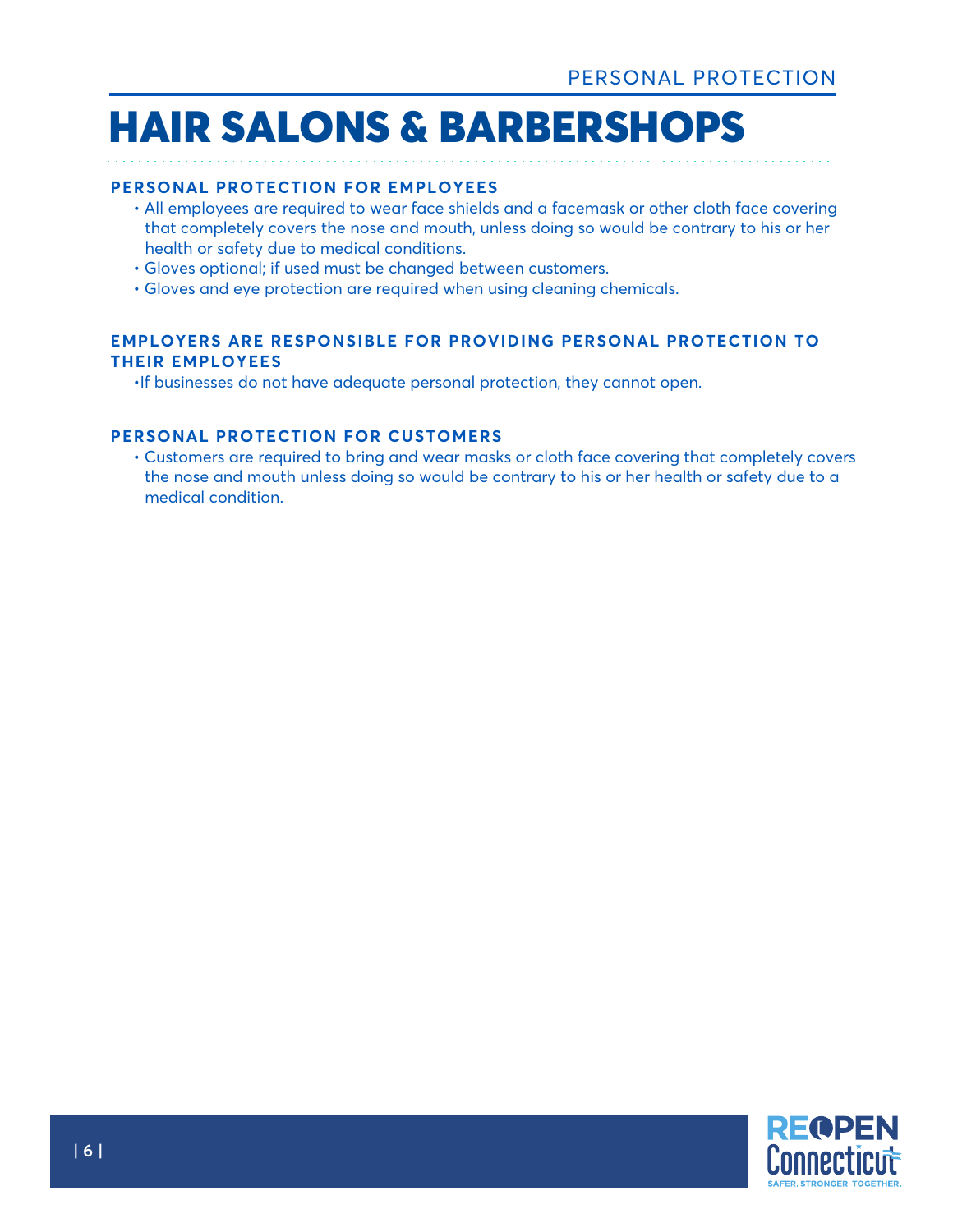

#### **HAND SANITIZER**

Hand sanitizer shall be made available at entrance points and common areas, where possible.



#### **CLEANING OR DISINFECTING PRODUCTS &/OR DISPOSABLE WIPES**

Make available near commonly used surfaces, where possible including:

• Cash registers

• Computers

• Phones

- Reception desk
- Light switches
	- Door handles
- Credit card machines
	-

#### **SHAMPOO BOWLS**

Disinfect between customers. Allow disinfectant to soak in bowl for 10 minutes, then scrub down bowl and faucets/nozzles.



#### **HANDWASHING**

Ensure employees wash their hands routinely (at minimum, between customers) using soap and water for at least 20 seconds.



### **BATHROOMS**

Clean and disinfect frequently, implement use of cleaning log for tracking. Clean multiple times a day and hourly during busy times.



#### **LINENS AND CAPES**

- Launder with aggressive detergents.
- Dry thoroughly and store in closed cabinets.



#### **CLEANING & DISINFECTING**

Disinfectants are irritants and sensitizers and should be used cautiously. Clean and disinfect frequently touched surfaces at least daily and if shared after each use.

- Use products that meet EPA's criteria for use against SARS-CoV-2 and that are appropriate for the surface. Prior to wiping the surface, allow the disinfectant to sit for the necessary contact time recommended by the manufacturer. Train staff on proper cleaning procedures to ensure safe and correct application of disinfectants.
- Clean and disinfect workstations and tools between customers, including:
	- Station counters
	- Shears
	- Tweezers

• Styling tools

• Mirrors

• Product on station

• Rolling carts

containers

• Chair and headrest

• Drawers or any storage

- Brushes and combs
- **Note:** Store tools in closed containers or drawers when not in use.